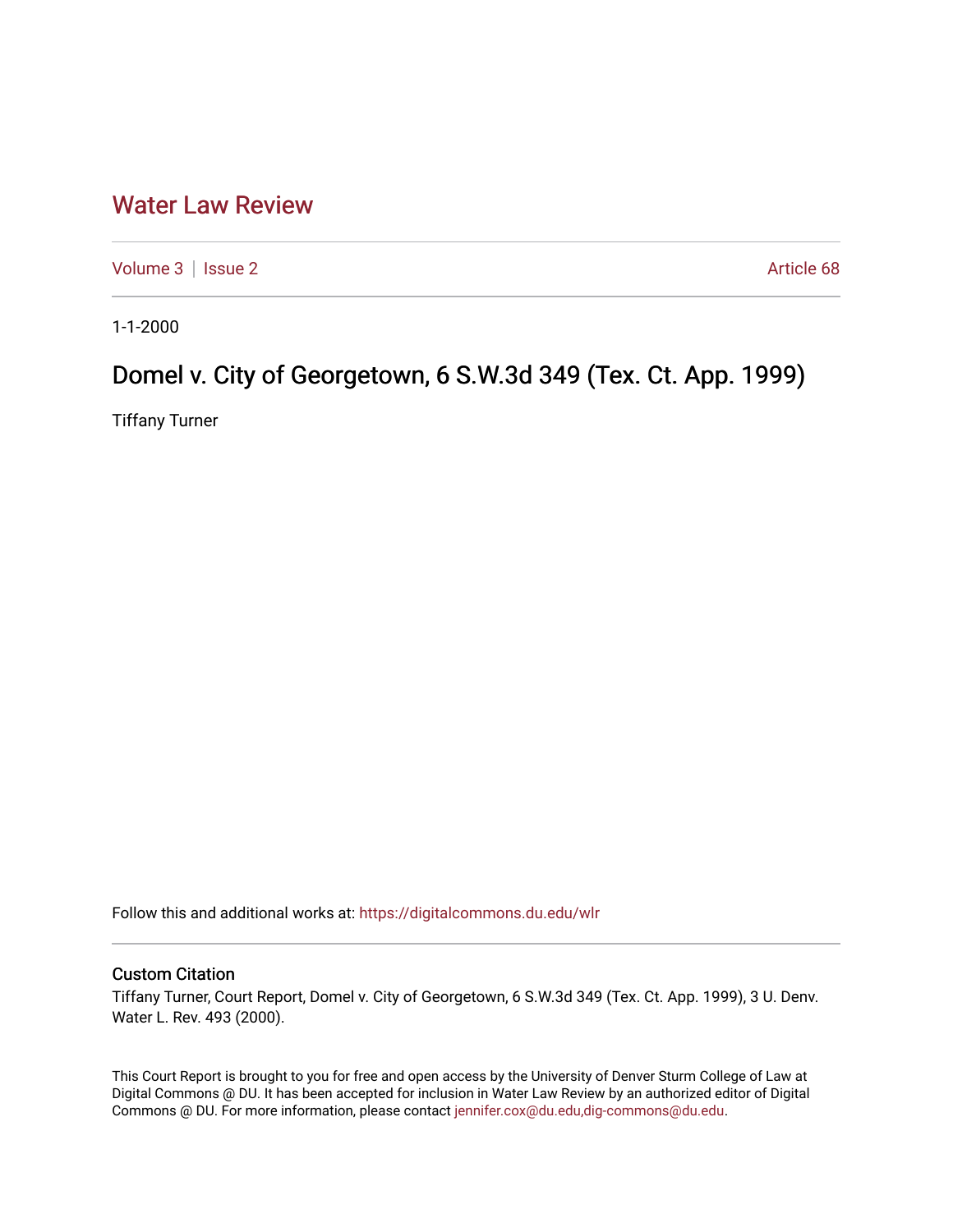#### *COURT REPORTS*

solely on the issue of river control would be improper. However, this court found that there was evidence with regard to the Department's attempt to control the conduct of its visitors; therefore, remand may involve the issue of the Department's duty to make it safe for visitors to use the river, and whether the Department could be liable for the breach of that duty.

*Sheela S. Parameswar*

Domel v. City of Georgetown, **6 S.W.3d** 349 (Tex. Ct. **App. 1999)** (holding that the permission of a landowner was not required, and a taking was not implicated, when a properly state licensed City wastewater treatment facility released treated wastewater through a state owned watercourse).

The Domel's filed suit against the City of Georgetown ("City") for a taking by devaluation of property due to treated wastewater released into a stream on their property by the City from a wastewater treatment plant. The trial court granted a summary judgment in favor of the City. The Domels appealed the decision.

The Texas Court of Appeals affirmed the trial court's decision. The court addressed two issues on the appeal: 1) whether the stream on the Domel's land was a watercourse, and 2) if the stream was a watercourse, then if the City's actions constituted a taking. The court ruled that the stream over the Domel's property was a watercourse belonging to the state, and therefore, the City did not need the permission of the Domels for it's actions.

Diffuse surface water belonged to the owner of the land on which it has gathered. Water in a natural watercourse was the property of the state, and held in trust for the public. A watercourse may be determined as a matter of law. A watercourse must have a defined bank and beds, a current of water, and a permanent source of supply. The court accepted the testimony of the City's Director of Community-Owned Utilities, which included two surveys of the Domel's property, that the three elements of a watercourse existed in this situation. The court stated that an affidavit by Mrs. Domel that the tributary was not a watercourse was not adequate, admissible evidence that raised a question of fact. The court said the affidavit set forth legal conclusions and not facts. The fact that the Domel's did not include flooding problems in their complaint was another factor that aided the court in determining a watercourse existed. The court said if a natural watercourse did not exist, the increase in water flow would have flooded the property.

Also, the court ruled that since the stream was a state owned watercourse, and the City had the proper licensing from the state, that the release of the treated wastewater was not a taking. In order to meet the state's duty to conserve and develop the state's water resources, the state had the right to transport water through watercourses for a public purpose without permission from the riparian owners. This right was in no way